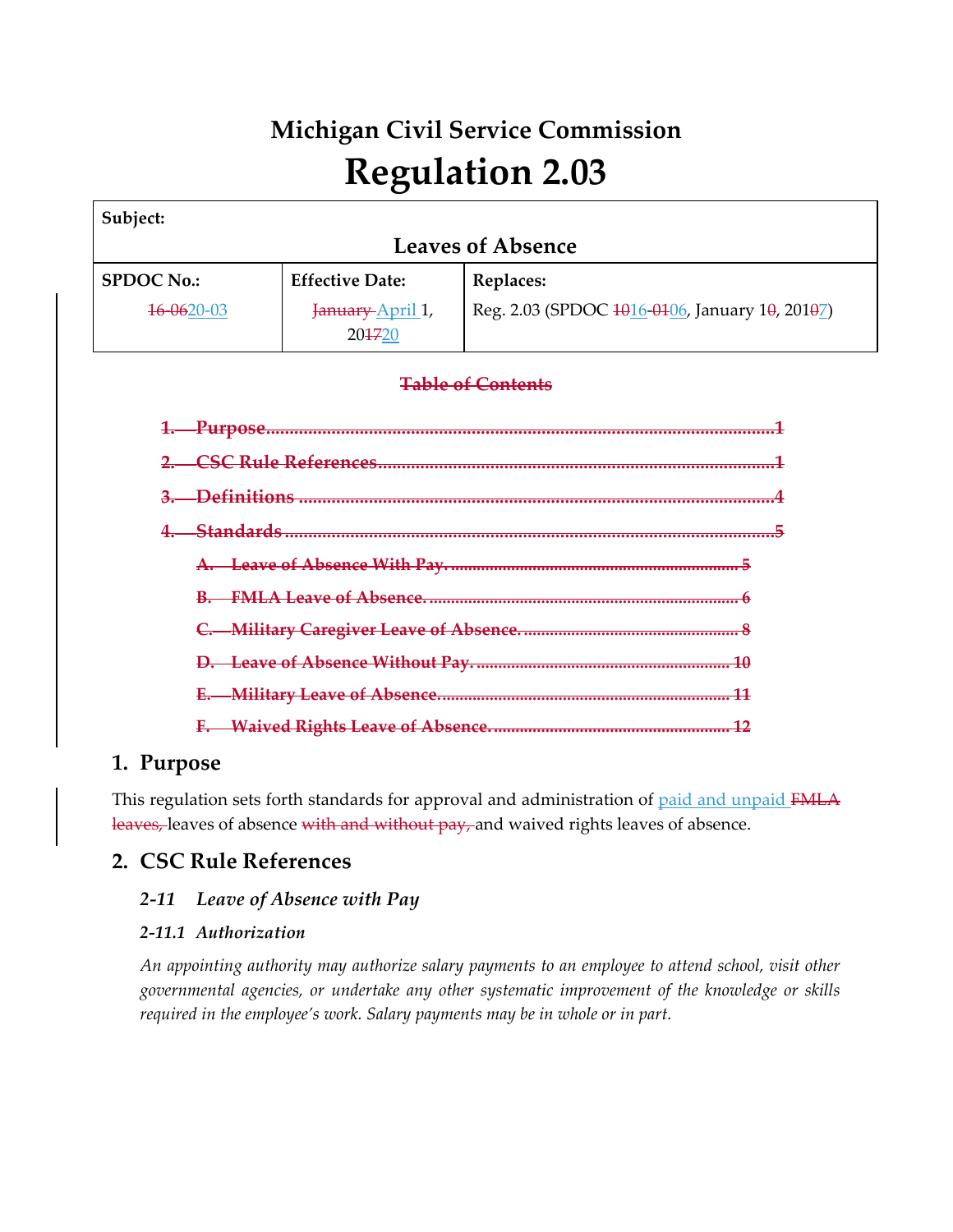#### *2‐11.2 Administrative Leave*

*An appointing authority may grant administrative leave with pay for necessary absence from duty for which annual, sick, or other leave with pay is not applicable. Additionally, the appointing authority must grant administrative leave when specifically required by the civil service commission.*

## *2‐11.3 Disaster Response Leave with Pay*

An appointing authority may grant a leave of absence with pay for up to 10 workdays in a 12-month *period to an employee to provide volunteer specialized disaster relief services within or outside this state, if the following conditions have been met:*

- *(a) The employee is skilled in emergency relief assistance and certified as a disaster services volunteer by the American Red Cross.*
- *(b) The president or governor has declared the disaster.*
- *(c) The American Red Cross has requested the services of the employee.*
- (d) If the services are to be rendered outside the state by an employee of the executive branch, the *governor has approved the paid leave of absence as provided in MCL 30.411a*

# *2‐12 Leave of Absence without Pay*

### *2‐12.1 Authorization*

- *(a) Permissive leave.*
	- *(1) Nonmedical leave of absence. An appointing authority may grant an employee a nonmedical leave of absence without pay and without loss of employment status.*
	- *(2) Medical leave of absence. An appointing authority may grant a medical leave of absence without pay for up to 6 months to an eligible employee whose sick leave is exhausted. An employee is eligible for a medical leave of absence only if the employee has the equivalent of at* least 6 months full-time employment at the time the leave is granted. If an employee on medical *leave requests an extension before the leave expires, an appointing authority is authorized to extend the leave to a maximum of one year. Any extension of a medical leave beyond one year requires the written approval of the state personnel director.*
	- *(3) Disaster response leave of absence. An appointing authority may grant a leave of absence without pay to an employee who is skilled in emergency relief assistance and certified as a disaster services volunteer by the American Red Cross to provide disaster or emergency relief assistance in this state.*
- *(b) Mandatory leave. An appointing authority must grant a leave of absence without pay when specifically required by the civil service commission.*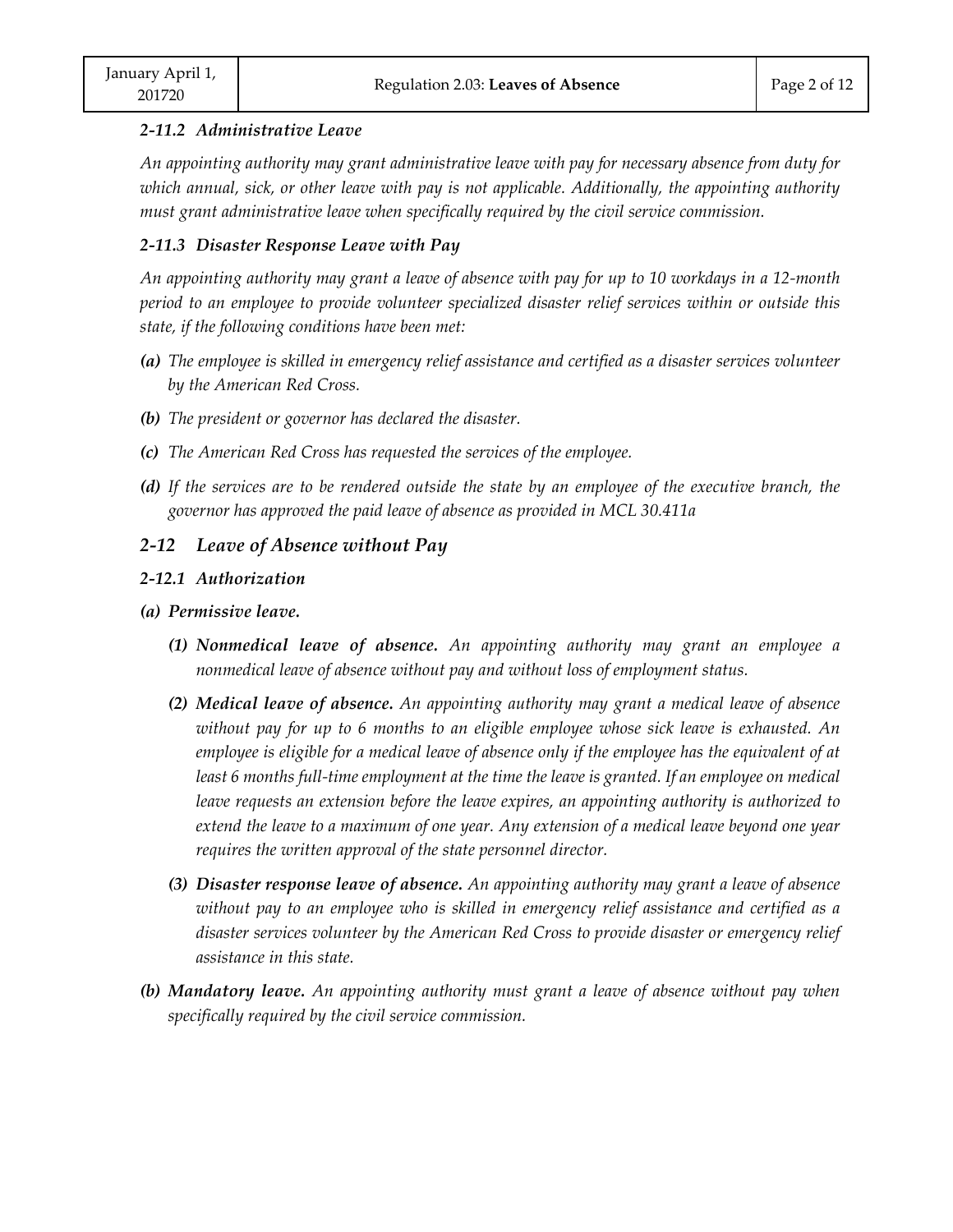### *2‐12.2 Expiration*

*A leave of absence without pay expires on the date established by the appointing authority, unless* extended by the appointing authority. If an employee on a leave of absence without pay does not return *to work on or before the end of the leave, the employee is separated.* 

## *2‐12.3 Restoration to Position*

*When an authorized leave of absence without pay expires or the appointing authority authorizes a return to work before the end of the leave, the employee is returned to work as follows:*

- (a) Unless subsection (b) or (c) apply, the employee is returned to the position formerly occupied or an *equivalent position.*
- *(b) If the appointing authority has demoted the employee since the beginning of the leave under rule* 2-6 [Discipline] or rule 3-3 [Appointments and Job Changes], the employee is returned to a position *at the classification level to which demoted and is compensated within the range of rates approved for that classification level.*
- *(c) If the employee's position was abolished during the leave, the employee is returned to the classified service in accordance with rule 2‐5 [Employment Preference].*
- (d) At the expiration of a medical leave of absence, if the employee is medically qualified to return to work, the employee is returned to a position as provided in subsection  $(a)$ ,  $(b)$ , or  $(c)$ , as appropriate. *If the employee is not medically qualified to return to work, the employee is separated.*

## *2‐12.4 Annual Leave Balance*

- *(a) Retention during leave. An employee may choose to retain an annual leave balance during a leave of absence in accordance with the official compensation plan.*
- *(b) Limitation and exception. Payment for annual leave due an employee who does not return from a leave of absence is at the employee's last rate of pay.*

## *2‐13 Waived Rights Leave of Absence*

- *(a) Approval and extension. An appointing authority may grant a waived rights leave of absence* without pay for up to one year to an employee if the employee has the equivalent of at least 6 months *full‐time employment at the time the leave is granted. Any extension beyond one year requires the written approval of the state personnel director.*
- *(b) Ineligible employees. An employee in a limited‐term appointment who has not achieved status in an indefinite appointment is not eligible for a waived rights leave of absence, unless authorized in writing by the state personnel director.*
- *(c) Operation. An employee granted a waived rights leave of absence cannot carry any annual leave* balance during the leave. An employee on a waived rights leave has no right to return to the position *formerly occupied or to an equivalent position upon expiration of the leave. If the employee returns*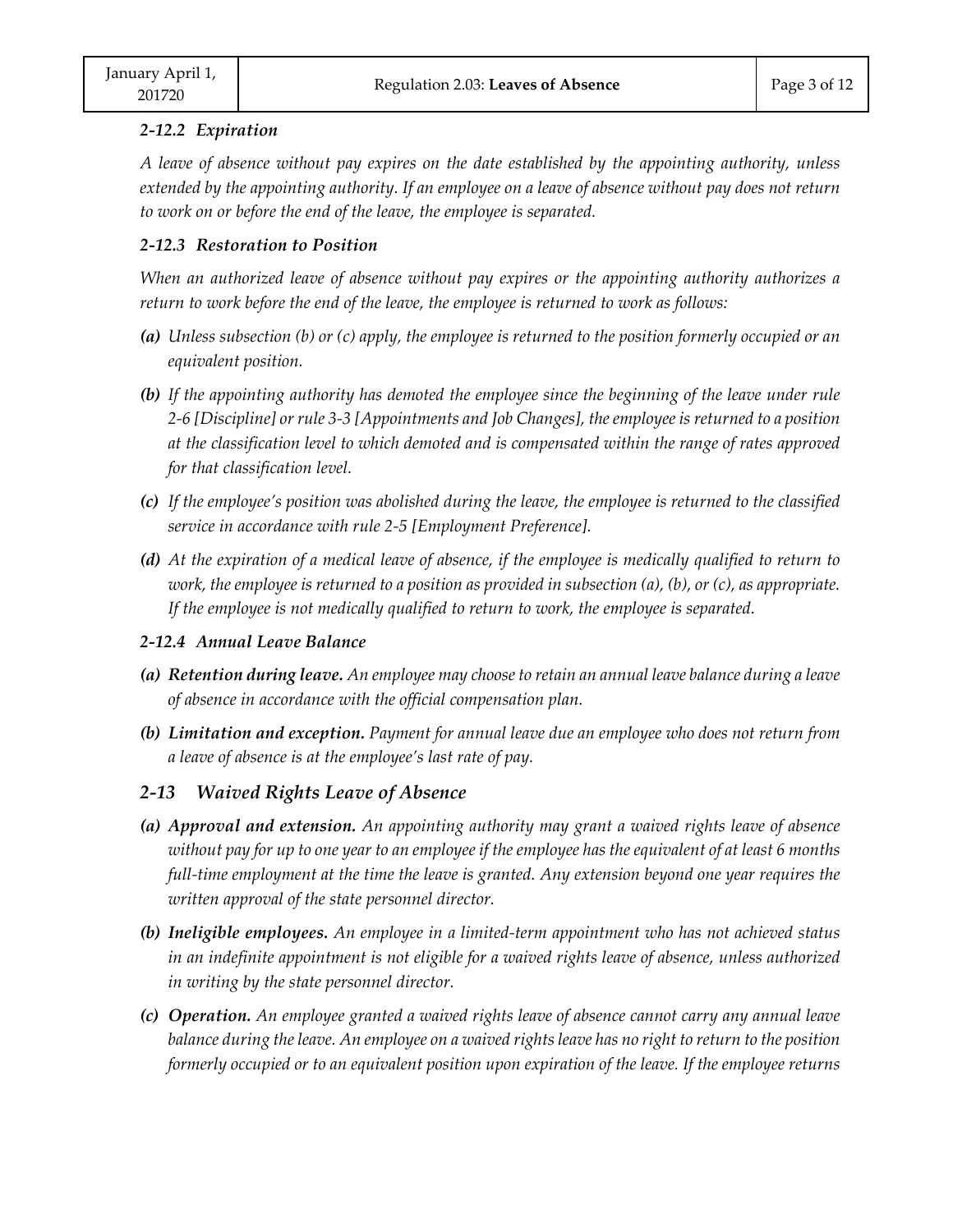*to the classified service before the expiration of the waived rights leave through normal selection processes, the employee is not considered to have had a break in service.*

*(d) Separation. If the employee does not return to the classified service before or upon the expiration of the leave, the employee is separated.*

# **3. Definitions**

- **A. Definitions in This Regulation.**
	- 1. **Covered active duty** means duty during deployment with the Armed Forces to a foreign country for (1) a member of a reserve component of the Armed Forces who is under a call or order to active duty under a provision of law referred to in 10 USC 101(a)(13)(B) or (2) a member of a regular component of the Armed Forces.
	- 2. **Covered servicemember** means (1) a member of the Armed Forces (including a member of the National Guard or Reserves) who is undergoing medical treatment, recuperation, or therapy; is otherwise in outpatient status; or is otherwise on the temporary disability retirement list for a serious injury or illness incurred in or aggravated by service in the line of duty on active duty or (2) a veteran who is undergoing medical treatment, recuperation, or therapy, for a serious injury or illness incurred in or aggravated by service in the line of duty on active duty at any time during the period of five years preceding the date on which the veteran undergoes that medical treatment, recuperation, or therapy.
	- 3. FMLA means the federal Family and Medical Leave Act, 29 USC § 2601, et seq.
	- 4. **FMLA leave of absence** means an approved leave of up to 12 workweeks during a 12‐ month period for (1) a serious health condition that makes the employee unable to perform the functions of the employee's position, (2) care for the employee's spouse, parent, or child with a serious health condition, (3) birth of a child and care for the newborn child, (4) placement with the employee of a child for adoption or foster care, or (5) any qualifying exigency arising out of the fact that a spouse, child, or parent of the employee is on covered active duty or has been notified of an impending call or order to covered active duty in the Armed Forces.
	- 25. **Medical leave of absence** means an approved absence, without pay, because of a serious health condition that makes the employee unable to perform the functions of the employee's position.
	- 6. **Military caregiver leave of absence** means an approved leave of up to 26 workweeks during a 12‐month period to care for a covered servicemember for whom the employee is the spouse, child, parent, or next of kin.
	- 7. **Next of kin** means either (1) the nearest blood relative other than a spouse, parent, or child or (2) another blood relative specifically designated by the covered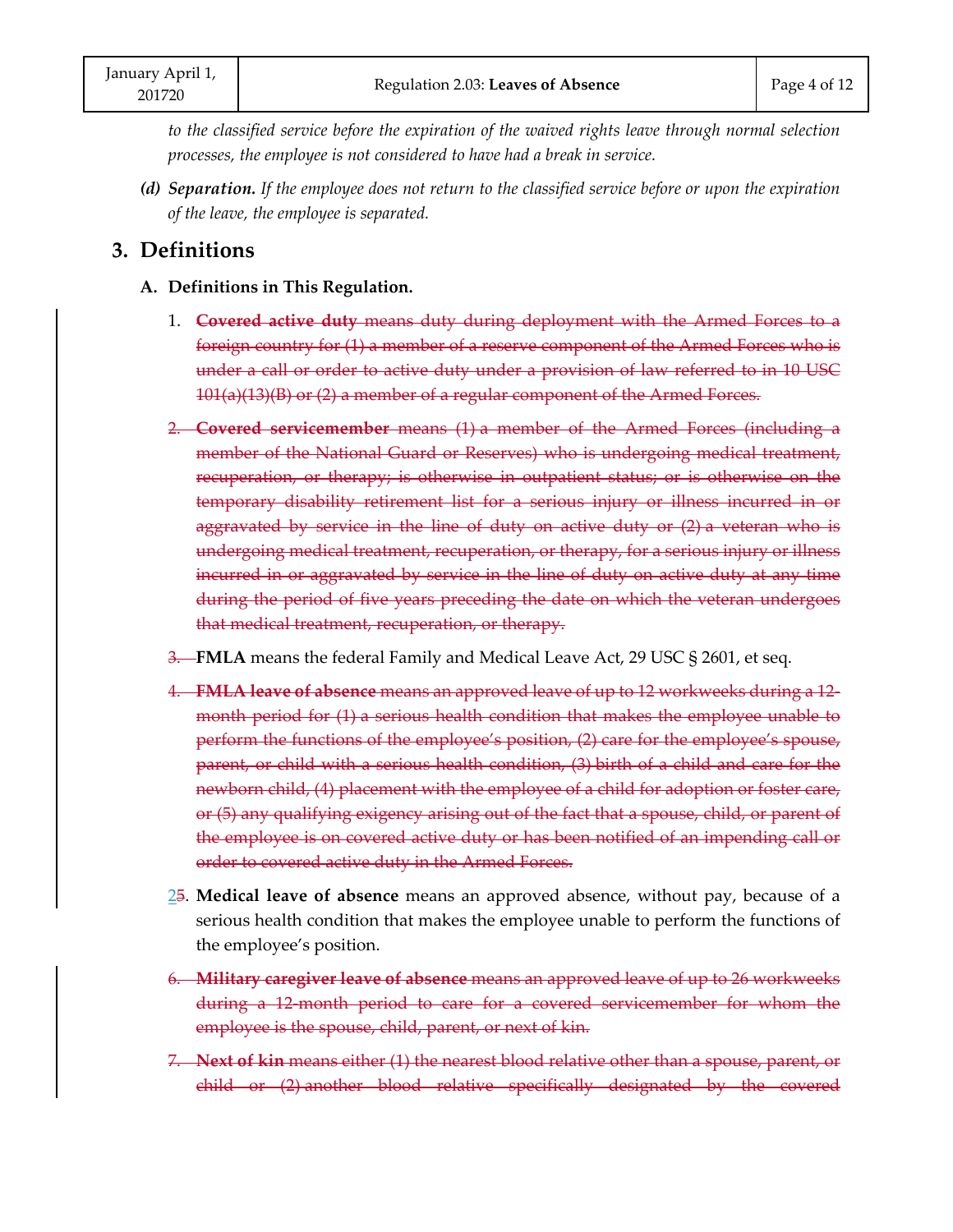servicemember in writing as next of kin for military caregiver purposes under the FMLA.

- 38. **Parental leave of absence** means an approved leave of up to 6 months for the birth or adoption of the employee's child and care of the new child.
- 9. **Veteran** means a person who served in the active military, naval, or air service, and who was discharged or released therefrom under conditions other than dishonorable.

# **4. Standards**

- **A. Leave of Absence With Pay.**
	- 1. An appointing authority may grant a leave of absence with pay for training and development, visits to other governmental agencies, and other authorized short-term absences from regular duties to improve systematically the knowledge or skills required in the employee's work.
	- 2. A leave of absence with pay may be granted as administrative leave for necessary absences from duty when other leaves with pay are not applicable. An employee shall receive paid administrative leave in the following circumstances:
		- a. An employee summoned to jury service or subpoenaed as a witness for the people to testify related to regular job functions is granted leave. During the leave, the employee is entitled to the difference between the employee's pay for providing the service and the employeeʹs regular rate of pay (excluding any travel allowance paid by the court) for the dates of absence. If the employee uses annual leave, the employee is not required to reimburse monies received from the courts.
		- b. An employee absent from work because of closure or declared inaccessibility of the employeeʹs work station is granted leave. The employee is paid and receives service and fringe benefit credits in accordance with regulation 5.06.
		- c. An employee engaging in qualifying labor relations activities is granted leave and may be eligible for pay, service, or fringe benefit credits as authorized in chapters 6 and 8 of the civil service rules and regulations.
		- d. An employee is granted leave for any remaining regularly scheduled hours on the date of a work‐incurred injury, if necessary.
		- e. An employee is granted leave for disaster relief services, consistent with the requirements of rule 2‐11.3, if authorized.
	- 3. **Payment and Leave Accruals During a Leave of Absence With Pay.**
		- a. An employee is paid for standard hours of work at the base rate of pay. The employee is not paid any premium, unless eligible for the premium while on approved annual or sick leave normally. Any compensation received as a result of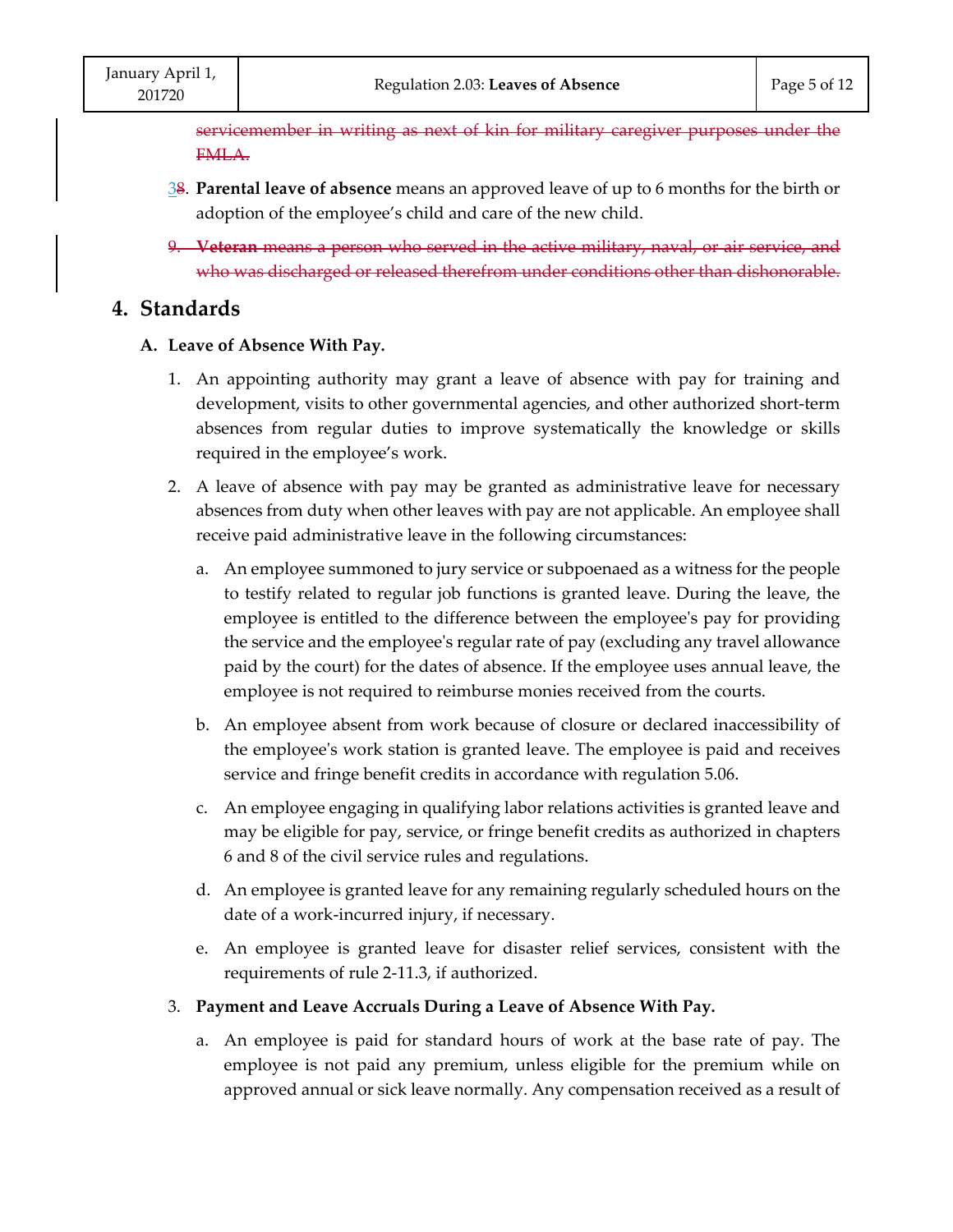service from another entity necessitating a leave of absence with pay is subtracted from any state payment due.

- b. An employee receives full service credit for the number of hours the employee would have been scheduled to work.
- c. An employee receives full fringe benefit coverage as if regularly employed.
- d. Annual and sick leave are accrued as if the employee is working. The employee cannot accumulate annual leave in excess of the maximum allowed under rule 5‐ 10.2.
- 4. **No Waiver of Immunity**. This regulation is not a waiver of immunity of the State of Michigan under the Eleventh Amendment to the U.S. Constitution.
- **B. FMLA Leave of Absence.** An eligible employee may also take a leave as authorized under the federal FMLA, including military caregiver leave.
	- 1. **Purpose.** An FMLA leave may be taken for (1) a serious health condition that makes the employee unable to perform the functions of the employee's position, (2) care for the employee's spouse, parent, or child with a serious health condition, (3) birth of a child and care for the newborn child, (4) placement with the employee of a child for adoption or foster care, or (5) any qualifying exigency arising out of the fact that a spouse, child, or parent of the employee, who is on covered active duty or has been notified of an impending call or order to covered active duty in the Armed Forces.
	- 2. **Eligibility.** Employees who (1) have been employed by the State of Michigan for at least 12 months and (2) have worked at least 1,250 hours in the previous 12‐month period are eligible for an FMLA leave. Time on a military leave of absence during these periods counts toward meeting the eligibility requirements.
	- 31..**Entitlement.** An eligible employee is entitled to a total of 12 workweeks of FMLA leave during a 12 month FMLA entitlement period. The initial 12-month FMLA entitlement period begins when FMLA leave is first taken. Subsequent 12‐month FMLA entitlement periods begin when FMLA leave is taken after completing the previous 12‐month FMLA entitlement period.
	- 24. **Use of Paid Leave.**
		- a. An eligible employee who is placed on an FMLA leave based on for the employee's serious health condition must exhaust any sick leave before continuing on any unpaid FMLA leave.
		- b. An eligible employee who is placed on an FMLA leave to care for a spouse, parent, or child or as a military caregiver must reduce any sick leave balance to 80 or fewer hours before continuing on any unpaid FMLA leave.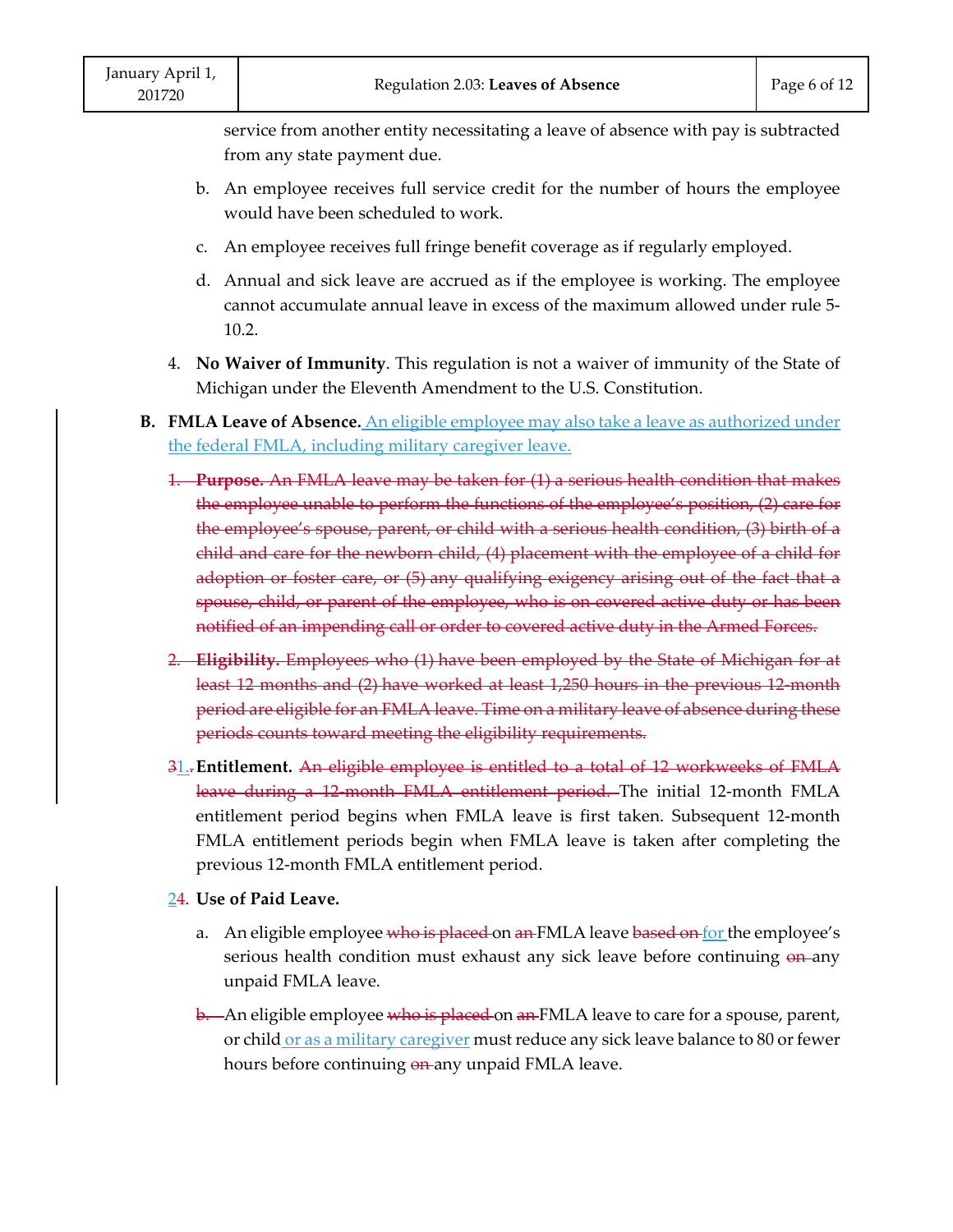- be. An eligible employee who is placed on an FMLA leave may elect to use any other accumulated paid leave credits for the leave, consistent with the normal approval requirements for receiving approval for such leave.
- d. A period when an employee uses annual, sick, or other accumulated paid leave credits for the leave counts toward the employee's 12 workweek FMLA entitlements.

#### 5. **Pay Status.**

- a. If paid leave is used, the FMLA leave is paid with the employee receiving pay, service credit, and fringe benefits.
- b. If paid leave is not used, the FMLA leave is unpaid, but the employee may continue current medical, dental, and vision plan benefits during the leave if the employee continues to pay the employee's share of premiums. No leave or service credit is accrued during an unpaid FMLA leave.

### 6. **Scheduling.**

- a. **Consecutive.** A single FMLA leave cannot exceed 12 consecutive workweeks.
- b. **Cumulative.** During any 12‐month FMLA entitlement period, an eligible employee's cumulative FMLA leaves cannot exceed 12 workweeks.

#### c. **Intermittent.**

- (1) An eligible employee may request an intermittent FMLA leave in writing. An appointing authority must grant intermittent leave or a reduced work schedule (1) when medically necessary for a serious health condition of the employee or employee's spouse, parent, or child or (2) for a qualifying exigency arising out of the current active duty status or call to duty of a spouse, child, or parent. The appointing authority may grant intermittent leaves or reduced work schedules after the birth or qualifying placement of a child.
- (2) An intermittent FMLA leave cannot exceed a total of 12 workweeks during a 12 month FMLA entitlement period.
- (3) Only the amount of leave actually taken, when compared to the employee's normal work schedule, counts toward the 12‐workweek entitlement. The intermittent leave entitlement for employees who normally work less than full time is prorated.
- (4) If an eligible employee requests an intermittent leave or a reduced work schedule based on (1) foreseeable planned medical treatment for the employee or for a spouse, child, or parent or (2) for a qualifying exigency arising out of the current active duty status or impending call or order to current active duty of a spouse, child, or parent, the appointing authority may require the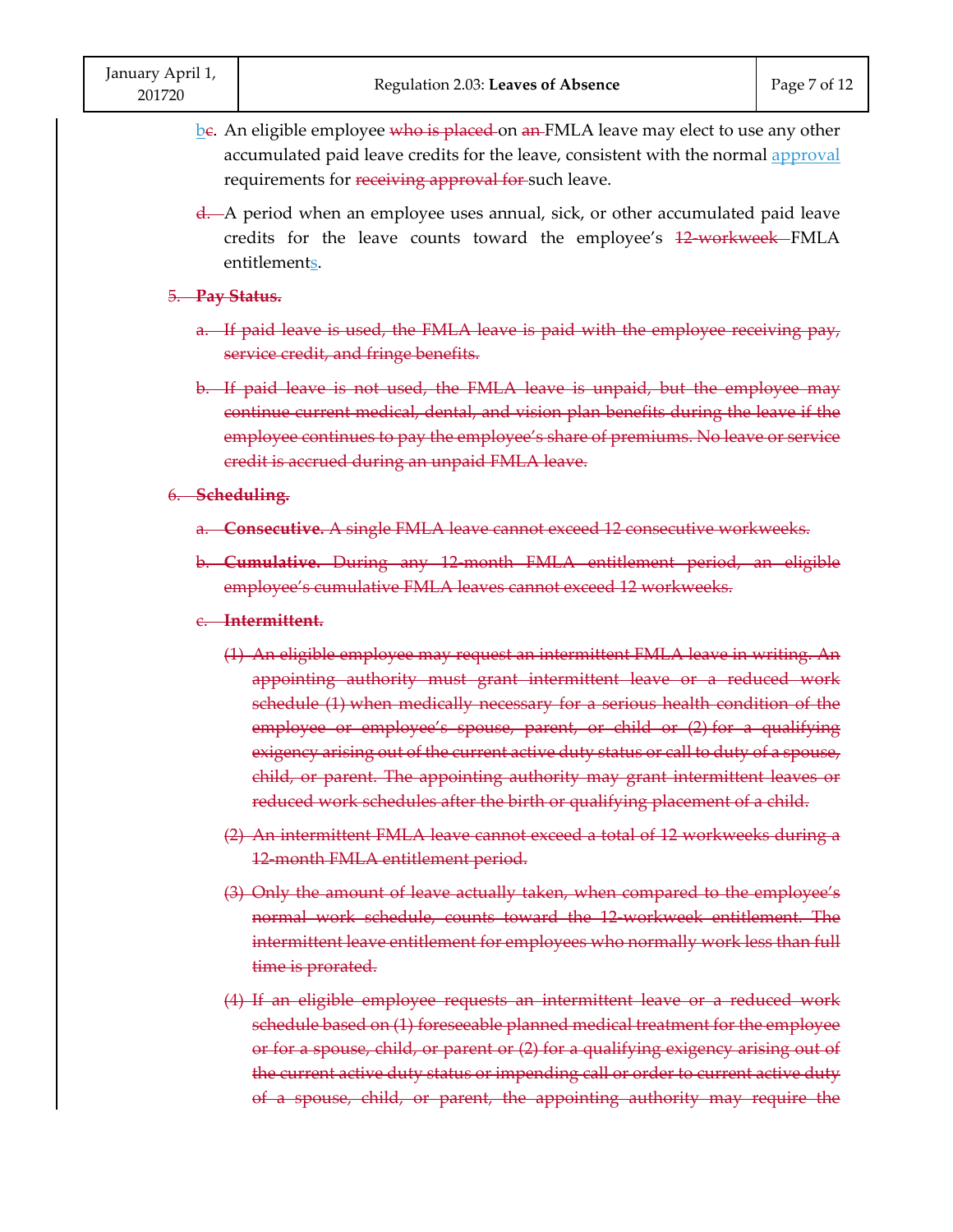employee to transfer temporarily to an alternative position for which the employee is qualified and that (1) has equivalent pay and benefits and (2) better accommodates recurring leaves.

- 37. **Requesting.** When foreseeable, employees should use an authorized online application process or the FMLA Notice of Eligibility, Rights, and Designation Form (CS‐1810) to request an FMLA leave. Employees should give advance notice for foreseeable FMLA leave requests based upon qualifying military exigencies as soon as practicable. For other types of foreseeable FMLA leave requests, employees should give notice and normally at least 30 days before the leave is to begin. If 30 days is not practicable or if the need for FMLA leave is unforeseeable, notice should be given as soon as practicable. After learning of the need to take FMLA leave for a qualifying purpose, the appointing authority shall provide the employee with the appropriate certification form, which the employee must return within 15 calendar days.
- 8. **Return.** If able to perform the essential functions of the position, an employee returning from an FMLA leave is returned to the same or an equivalent position at the same step of the salary range and resumes accumulating continuous service hours, hours toward the next salary step, and any other accumulations with no break in continuous service.
- 49. **Exhaustion.** After exhausting the FMLA leave entitlement, an employee may be eligible for a medical or parental leave of absence, as provided in this regulation.
- **C. Military Caregiver Leave of Absence.**
	- 1. **Purpose.** A military caregiver leave (MCL) may be taken to care for a covered servicemember for whom an employee is a spouse, child, parent, or next of kin.
	- 2. **Eligibility.** Employees who have been employed by the State of Michigan for at least 12 months and have worked at least 1,250 hours in the previous 12 month period are eligible for a military caregiver leave. Time on a military leave of absence during these periods counts toward meeting the eligibility requirements.
	- 3. **Entitlement.** An eligible employee is entitled to a total of 26 workweeks of military caregiver leave during a 12‐month MCL entitlement period. The 12‐month MCL entitlement period begins when military caregiver leave is first taken. Any leave for any other FMLA qualifying purpose that is taken during the 12 month MCL entitlement period also counts toward the 26 workweek military caregiver leave entitlement. The 12 month MCL entitlement period and 12 month FMLA entitlement period are different periods.
	- 4. **Use of Paid Leave.**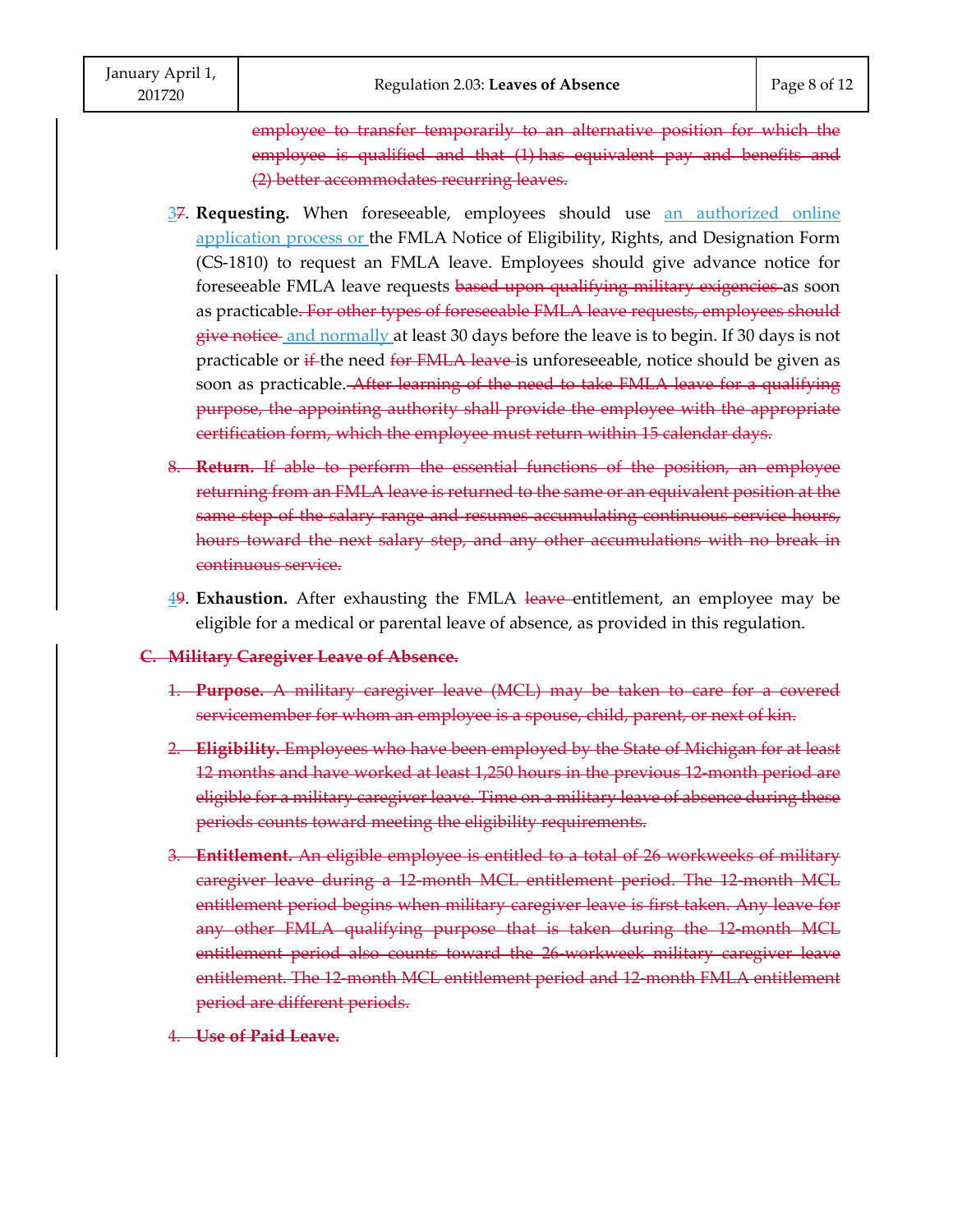- a. An eligible employee on a military caregiver leave must reduce any sick leave balance to 80 or fewer hours before continuing on any unpaid military caregiver leave.
- b. An eligible employee on a military caregiver leave may elect to use any other accumulated paid leave credits for the leave.
- c. Time when an employee uses annual, sick, or other accumulated paid leave credits for the leave counts toward the employee's 26 workweek entitlement.

#### 5. **Pay Status.**

- a. If paid leave is used, the leave is paid with the employee receiving pay, service credit, and fringe benefits.
- b. If paid leave is not used, the leave is unpaid, but the employee may continue current medical, dental, and vision plan benefits during the leave if the employee continues to pay the employee's share of premiums. No leave or service credit is accrued during an unpaid military caregiver leave.

#### 6. **Scheduling.**

- a. **Consecutive.** The military caregiver leave cannot exceed 26 consecutive workweeks.
- b. **Cumulative.** During any 12‐month MCL entitlement period, an eligible employee's cumulative military caregiver leaves cannot exceed 26 workweeks.

#### c. **Intermittent.**

- (1) An employee may request an intermittent military caregiver leave in writing. An appointing authority must grant intermittent leave or a reduced work schedule when medically necessary to care for a covered servicemember.
- (2) Intermittent military caregiver leave cannot exceed a total of 26 workweeks during the 12 month MCL entitlement period.
- (3) Only the amount of leave actually taken, when compared to the employee's normal work schedule, counts toward the 26 workweek entitlement. The intermittent leave entitlement for employees who normally work less than full time is prorated.
- (4) If an eligible employee requests an intermittent leave or a reduced work schedule based on foreseeable planned medical treatment, the appointing authority may require the employee to transfer temporarily to an alternative position for which the employee is qualified that (1) has equivalent pay and benefits and (2) better accommodates recurring leaves.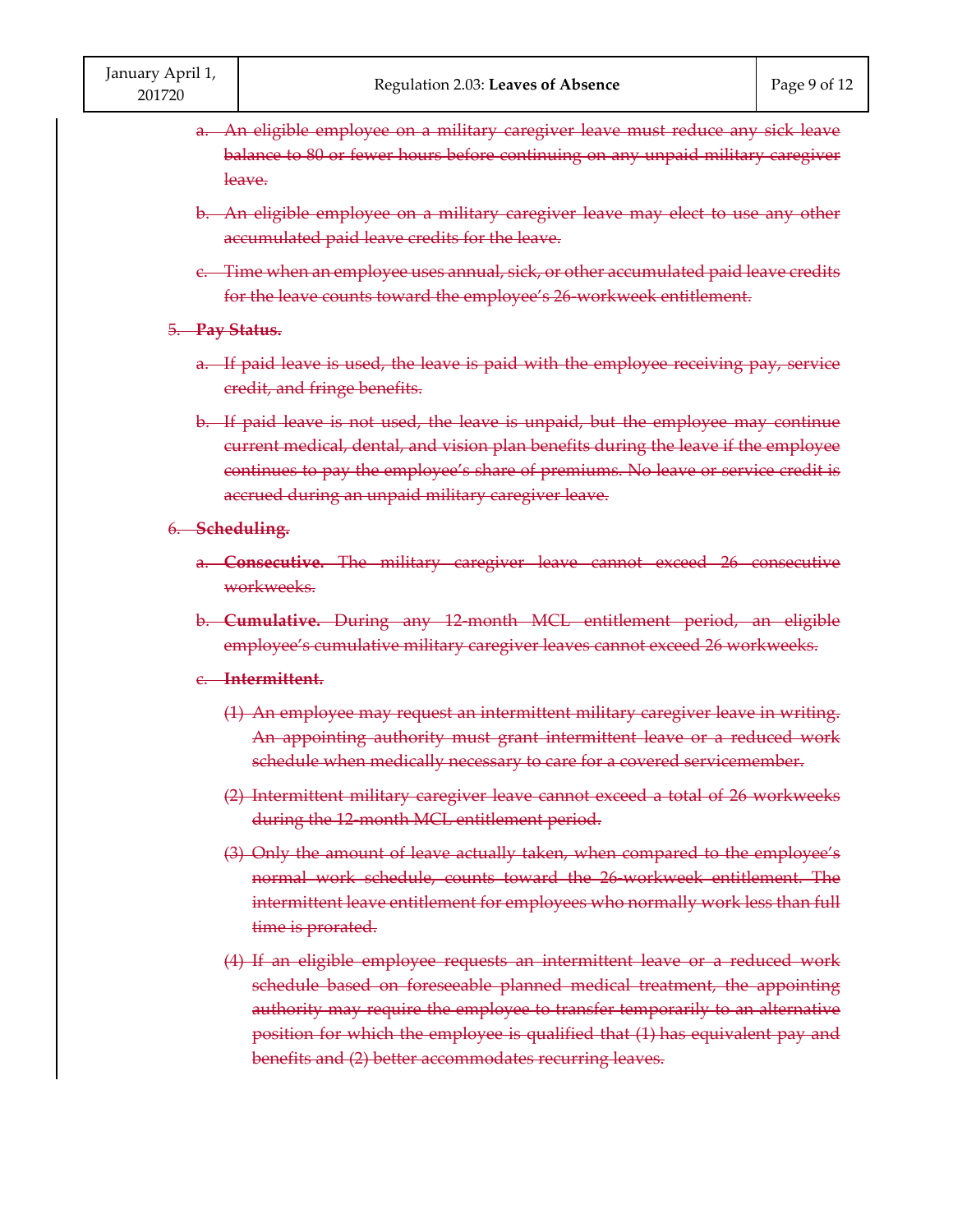7. **Requesting.** When foreseeable, employees should use the FMLA Notice of Eligibility, Rights, and Designation Form (CS 1810) to request a military caregiver leave. Employees should give advance notice for foreseeable military caregiver leave requests at least 30 days before the leave is to begin. If 30 days is not practicable or if the need for leave is unforeseeable, notice should be given as soon as practicable. After learning of the need to take FMLA leave for a qualifying purpose, the appointing authority shall provide the employee with the Certification of Serious Illness or Injury of Covered Servicemember Form (CS‐1809), which the employee must return within 15 calendar days.

8. **Return.** If able to perform the essential functions of the position, an employee returning from a military caregiver leave is returned to the same or an equivalent position at the same step of the salary range and resumes accumulating continuous service hours, hours toward the next salary step, and any other accumulations with no break in continuous service.

### **CD. Leave of Absence Without Pay.**

- 1. **Criteria for Granting.**
	- a. **Medical leave of absence.** An appointing authority may grant a medical leave of up to 6 months to an eligible employee with the equivalent of at least 6 months of full-time employment whose sick leave is exhausted. If an employee requests an extension before the leave expires, an appointing authority may extend the leave to a maximum of one year. An appointing authority may establish in agency work rules the frequency with which medical leaves of absence may be granted. If no such work rule is adopted, an appointing authority may grant medical leaves totaling no more than 12 months during any five‐year period. An appointing authority must receive written approval from the  $s$ State pPersonnel dDirector for any extension of a medical leave beyond one year. Any unpaid portion of an FMLA leave resulting from the employee's serious health condition counts as part of the medical leave.
	- b. **Parental leave of absence.** An appointing authority must grant an employee with status a parental leave for up to 6 months for the birth or adoption and care for a new child during the 12 months following the birth or adoption. Any absence or leave with or without pay, including FMLA leave, used for care of a new child counts as part of the 6‐month parental leave entitlement.
	- c. **Unclassified appointment.** An employee appointed to an unclassified position may be granted a leave of absence for the period of service in the unclassified position, as authorized in rule 1‐9. The employee receives service credit for serving in an unclassified position upon return to the classified service.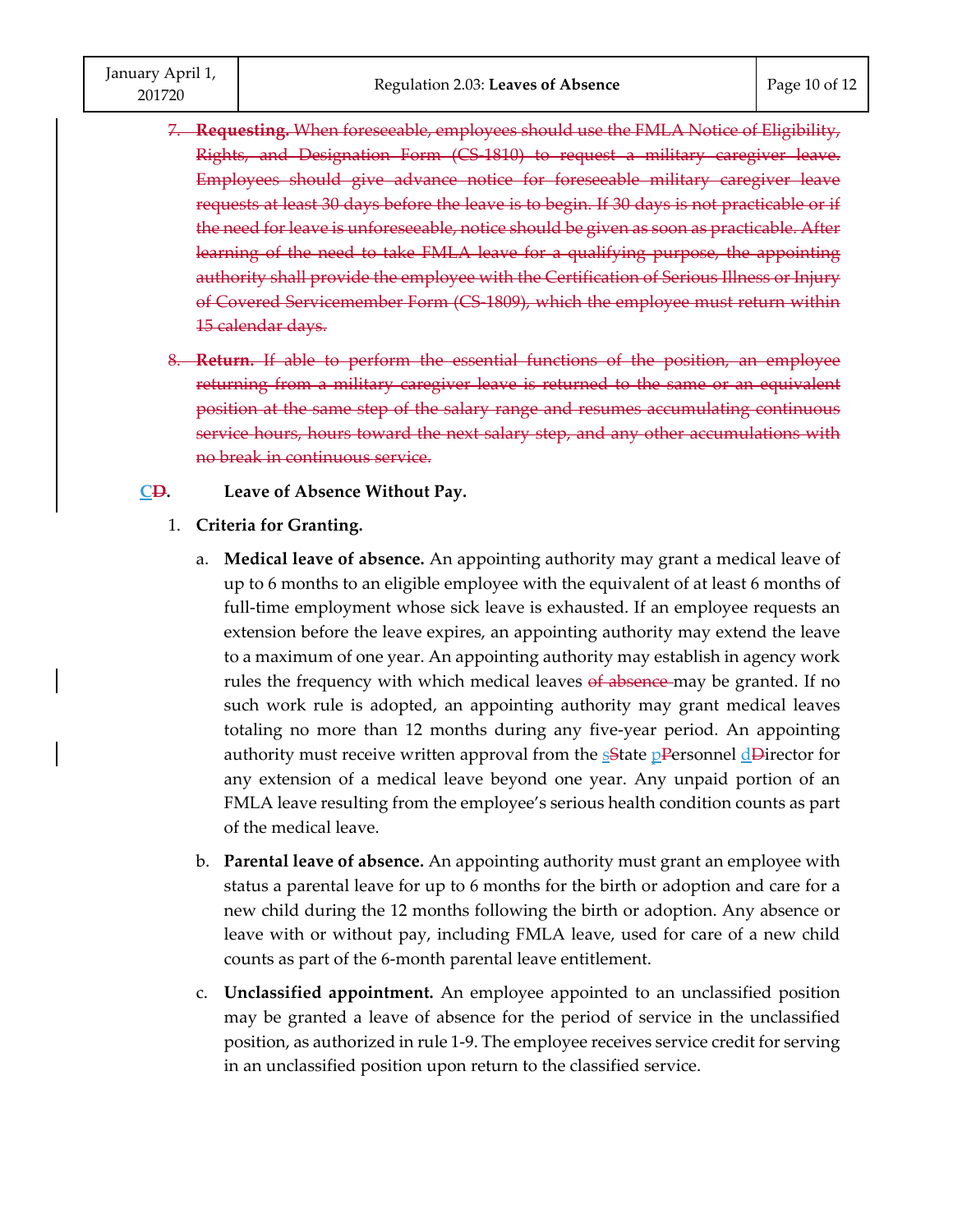- d. **Disaster relief.** An employee may be granted a leave of absence to perform disaster relief services, as authorized in rule 2‐12.1(a)(3).
- e. **Other.** An employee may be granted a leave of absence for further education or other appropriate nonmedical reasons.
- 2. **Duration.** Subject to the limitations in this section, the appointing authority has discretion to grant a leave of absence and determine its length. An employee on a leave of absence may request early termination or an extension before the leave's expiration. The granting of such requests is at the discretion of the appointing authority.

# 3. **Leave Accruals.**

- a. An employee does not receive pay, service credit, fringe benefits, or leave accruals during the leave.
- b. An employee may elect to be paid off for part or all of the unused annual leave balance before entering the leave. An employee may retain up to 80 hours of annual leave during the leave. The appointing authority may approve retention of any annual leave balance in excess of 80 hours. Retained annual leave accruals are available upon return from the leave, consistent with regulation 5.09.
- c. The employeeʹs sick leave balance is frozen during the leave. Sick leave credits must be exhausted before any unpaid medical leave.
- d. The employee's banked leave and deferred hours are frozen during the leave and are available upon return from the leave.

## 4. **Return.**

- a. **Generally.** Except as provided in § 4.D.4.b, an employee returning to duty after a leave of absence without pay is returned to the classified position last occupied or an equivalent position. The employee is returned at the same salary or step of the salary range and starts to accumulate continuous service hours, hours towards the next salary step, and any other accumulations with no break in continuous service. If the employeeʹs position was abolished during the leave, the employee is returned in accordance with rule 2‐5.
- b. **SES or SEMAS from Unclassified Appointment.** The senior executive service (SES) or senior executive management assistant service (SEMAS) contract of an employee who occupied an SES or SEMAS position is terminated at the beginning of a leave to accept an appointment to an unclassified position. On return to the classified service, the employee is not entitled to return to the former SES or SEMAS position and the employee's future status is determined as provided in rule  $4-6.2(g)$  or  $4-7.2(g)$ .